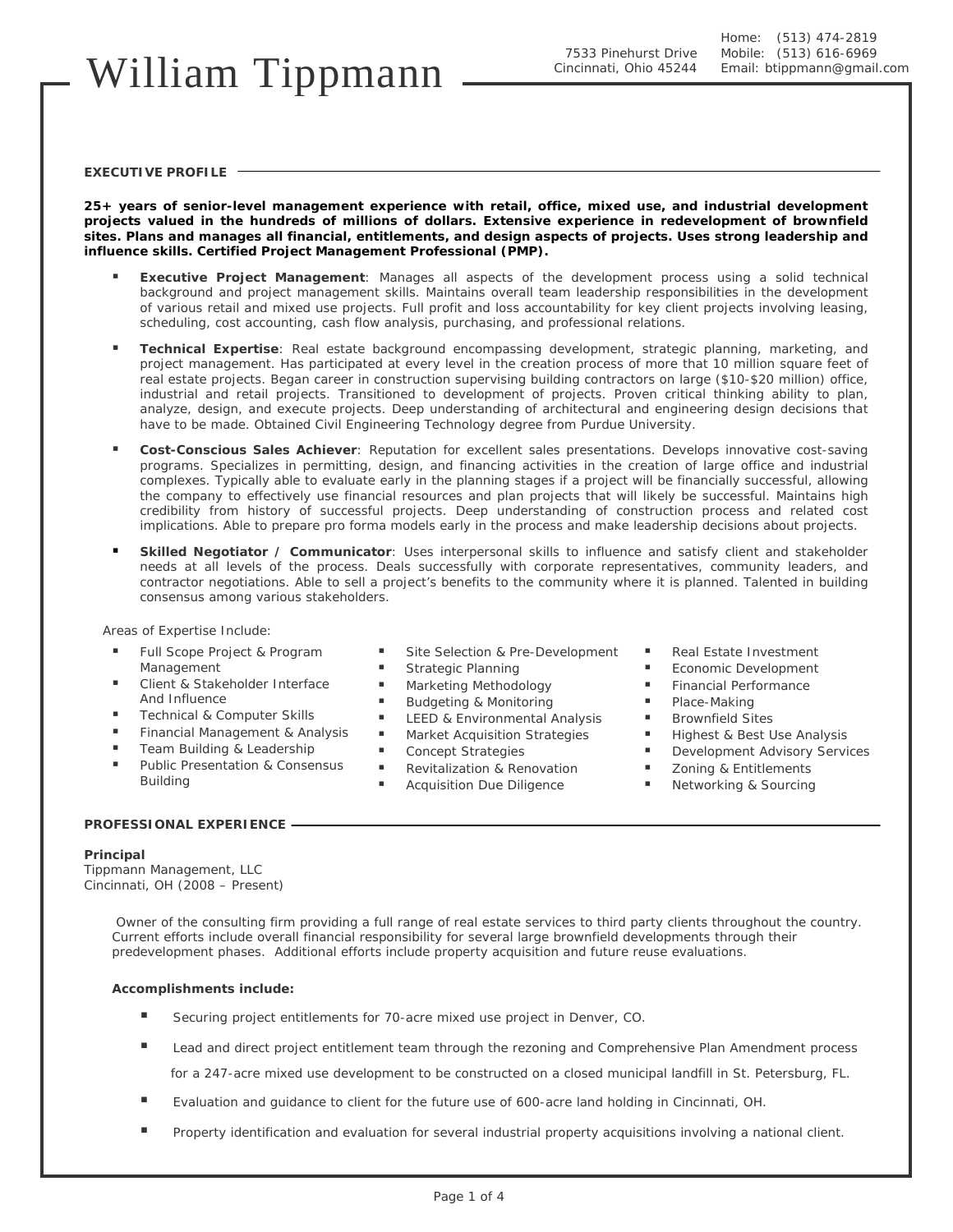#### **(continued)**

### **Vice President of Development, Development Partner**

*Bear Creek Capital, LLC*  Cincinnati, OH (2003 – 2008)

Vice President of Development with total responsibility for development projects including retail, office and mixed use/ town center developments in four states. Responsibilities include site acquisition, project entitlements, project budget management and end user interface. Currently creating and overseeing the initial planning, financial pro forma evaluation and project team implementation of projects with total values in excess of \$1-billion.

### **Accomplishments include:**

- Obtaining a rapid understanding of **vertically integrated mixed use developments** and environmentally impaired **(brownfield) development** projects.
- Using excellent **financial analytical skills** and **computer abilities** to guide the company's efforts and design of very complex projects.
- Using knowledge of all aspects of the business to oversee projects away from the company's principal location.
- Conducting company affairs at **remote locations** with **professionalism and integrity**.

### **Major projects include:**

- **CVS Stores, Minneapolis, MN and Cincinnati, OH (\$2.5+ million fees earned)** Fee based development of 12 stores over a two year period. Responsibilities included land acquisition, permitting and entitlements as well as budgeting and cost supervision of all aspects of each project from land acquisition through construction. All projects completed within budget.
- **Lowry Vista, Denver, CO** 79 acre, 500,000 sf retail and office mixed use development with 500 residential units to be constructed on a former military landfill.
- **The Parks of Pinellas, St. Petersburg, FL** 240 acre, 2-million sf retail, office, and residential development to be constructed over a municipal landfill. The property is under contract with the County for three remaining years. Responsibilities include negotiations of land purchase agreement, due diligence, and feasibility analysis for project.
- **Montgomery Town Center, Montgomery, OH** 8 acre, 200,000 sf office and retail mixed use development with 110 residential units. Responsibilities include negotiations of project entitlements (including TIF arrangements with the city), negotiations of sales agreements with residential developers, and oversight of all design and financial aspects of the project.
- **East Street Flats and Market, Minneapolis, MN** 84 unit urban condominium and retail project, anchored by a CVS Pharmacy. Project was completed in 2007. Responsibilities included design and budget supervision, and entitlements in conjunction with residential partner. Currently part owner of the retail portion of this asset.
- **Harrison Marketplace, Harrison, OH (\$1.5 million)** 22 acre, 200,000 sf suburban shopping center anchored by Kroger. Accomplishments included successful negotiations of variance requests with neighbors, and acquisition of TIF funding from community. Project will soon be under construction by Kroger using the entitlements.

### **President**

*Ruscilli Development Company*  Columbus, OH (1998 – 2003)

President and 30% owner of a real estate development company affiliated with a large general contracting company and a real estate brokerage company. Responsibilities included management of the company's financial affairs and new business creation. Managed both fee based development services and real estate portfolio including industrial land, business park land, and office and industrial building projects.

### **Accomplishments include:**

- Using **integrity and creativity** to grow a business from an opportunity. **Creating a business plan** with a plan to generate assets by third party development services work. Operating the business within the framework of the plan.
- **Creating accounting and project control systems** that were scalable as employees were added and more complex projects were undertaken.
- Leveraging the parent company's profile to **create opportunities for asset ownership** by the company's partners.
- **Creating new business opportunities**. Using the parent company's positive reputation in the region to provide sharing of ownership with the existing land owner or the tenant.
- Delivering all managed **projects on time and within budget**.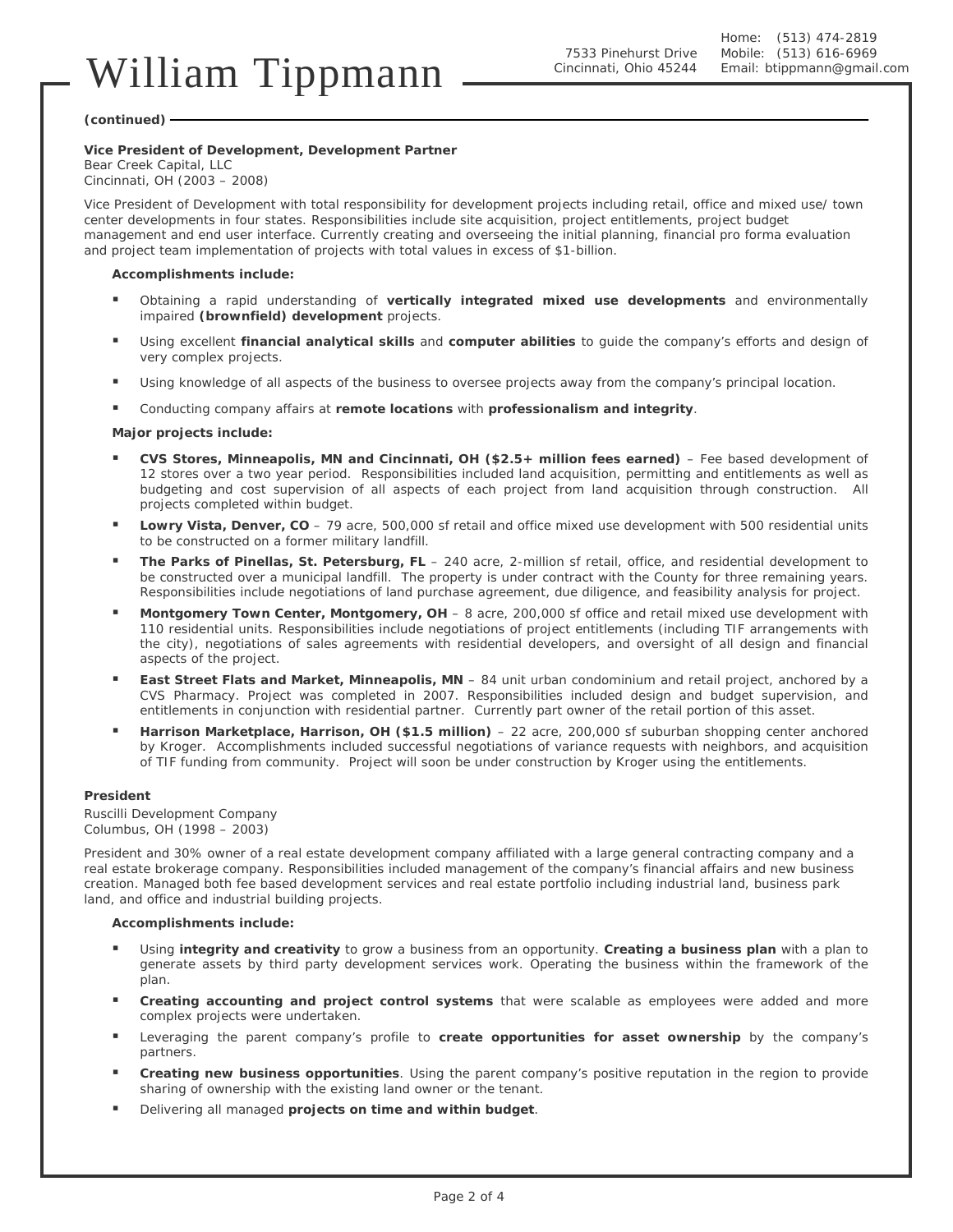# William Tippmann

7533 Pinehurst Drive Cincinnati, Ohio 45244

**(continued)** 

**Major projects include:** 

- Gateway Industrial Park, Grove City, OH 230 acre industrial park later sold to the nearby Solid Waste Authority. Responsibilities included negotiation of partnership documents with the land owner and securing of entitlements and end user incentives with the local community.
- **McGraw Hill Distribution Facility, Dubuque, IA (\$2+ million)** 330,000 sf distribution facility. Responsibilities included negation of the lease agreement with the tenant, formation of the partnership to own the facility, securing investor equity, and the overall supervision of the business affairs of the project's development.
- **Pacer Global Logistics Headquarters Project, Dublin, OH (\$4+ million)** 113,000 sf corporate headquarters office project. Responsibilities included negotiations of the land purchase agreement, creation of the ownership entity including securing investments from partners, project design, entitlements, and operation of the ownership's business affairs post completion.
- **Emerald Professional Building, Dublin, OH** 68,000 sf multi-tenant office project. Responsibilities included formation of the ownership entity, project design, negotiating all permits with the city, and managing the entity upon completion.

### **Vice President**

*Corporex Corporation*  Cincinnati, OH (1996 – 1998)

- Vice President for a highly successful real estate development and financial investment entity.
- **EXECOMPLER INCLUMENT ACCOMPLISHMENT ACCOMPLISHMENT ACCOMPLISHMENT COUNTY COMPTS ACCOMPLISHMENT ACCOMPLISHMENT ACCOMPLISHMENT ACCOMPLISHMENT ACCOMPLISHMENT ACCOMPLISHMENT ACCOMPLISHMENT ACCOMPLISHMENT ACCOMPLISHMENT ACCOMP** Identified and negotiated sites in Ohio, Illinois, and Indiana.
- Managed local brokers, real estate employees as well as local design and entitlement professionals.

### **Senior Project Manager**

*Benderson Development Company*  Buffalo, NY (1995 – 1996)

- Senior Project Manager for one of the largest privately owned development companies in North America.
- Managed projects outside the company's principal community.
- **Responsibilities included local project team creation, total project budgeting and pro forma management.**

### **Project Director**

*Oxford Development Company*  Pittsburgh, PA (1991 – 1995)

- Project Director for the largest privately owned real estate services firm in western Pennsylvania.
- Assigned to direct all efforts for a regional mall project in Pittsburgh, but the economic climate halted the project.
- Created a successful fee based consulting services effort on behalf of the company for third parties in the Western Pennsylvania region.

### **Vice President of Development**

*Linclay Corporation* 

Columbus and Cincinnati, OH (1979 – 1991)

- Vice President of Development for a large retail and office developer.
- Began career as an On-site Construction Superintendent (Columbus) and ended as Vice President of Development (Cincinnati).
- Utilized the strong mentoring climate of the company to transition from project manager to overall responsibility for financial success of multiple simultaneous development projects.

### **LICENSING, CERTIFICATION & TRAINING**

- **License, Real Estate Salesperson**  *Hondros College*  Columbus, OH (2002)
- **Certified Project Management Professional (PMP)**  *Project Management Institute*

Pittsburgh, PA (1994)

- **Certificate, Leadership**  *Center for Creative Leadership*  Colorado Springs, CO (1998)
- **Certificate, Public Speaking**  *Center for Creative Leadership*  Colorado Springs, CO (1999)